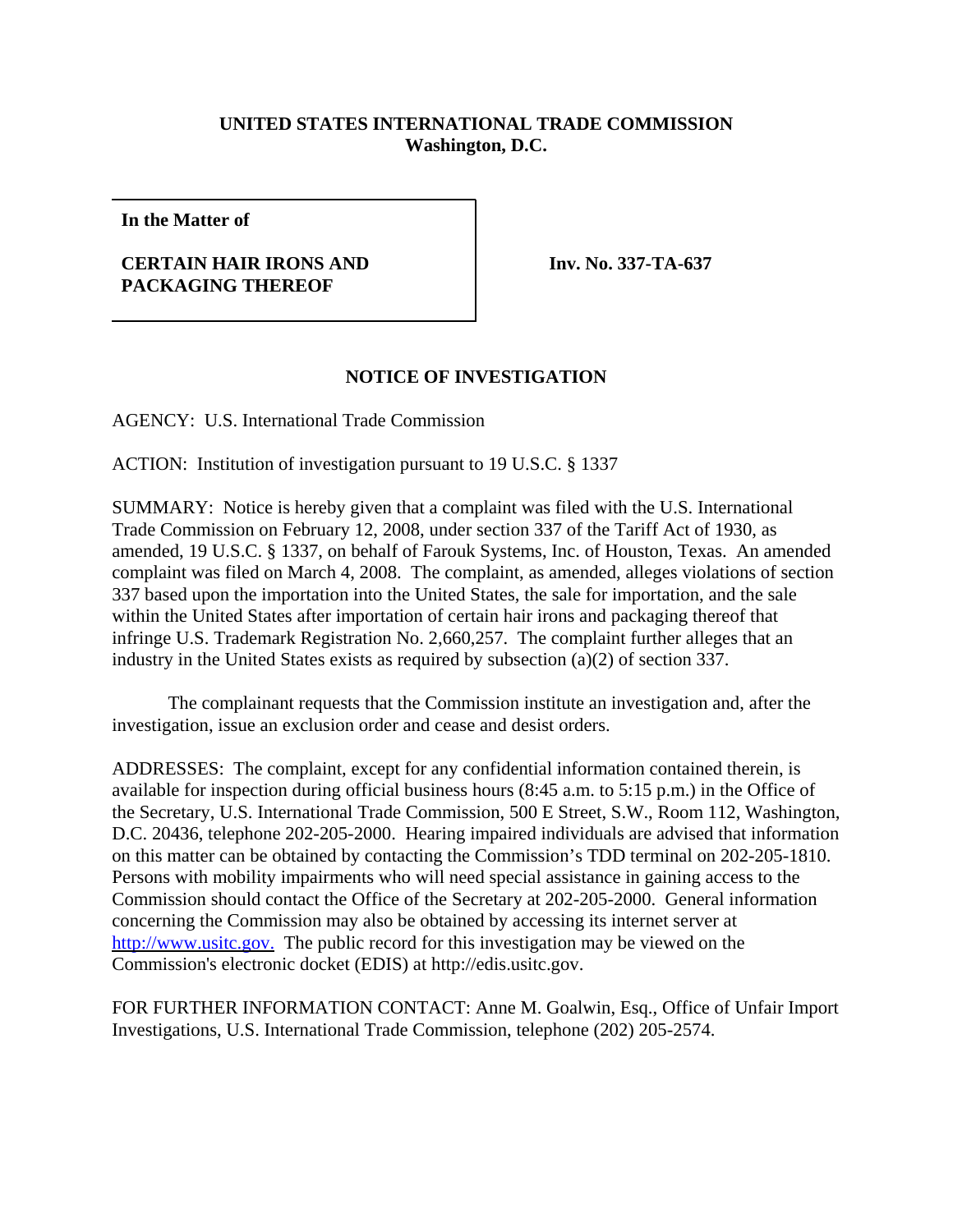AUTHORITY: The authority for institution of this investigation is contained in section 337 of the Tariff Act of 1930, as amended, and in section 210.10 of the Commission's Rules of Practice and Procedure, 19 C.F.R. § 210.10 (2007).

SCOPE OF INVESTIGATION: Having considered the complaint, the U.S. International Trade Commission, on March 7, 2008, ORDERED THAT –

(1) Pursuant to subsection (b) of section 337 of the Tariff Act of 1930, as amended, an investigation be instituted to determine whether there is a violation of subsection  $(a)(1)(C)$  of section 337 in the importation into the United States, the sale for importation, or the sale within the United States after importation of certain hair irons and packaging thereof that infringe U.S. Trademark Registration No. 2,660,257, and whether an industry in the United States exists as required by subsection (a)(2) of section 337;

(2) For the purpose of the investigation so instituted, the following are hereby named as parties upon which this notice of investigation shall be served:

(a) The complainant is  $-$ 

Farouk Systems, Inc. 250 Pennbright, Suite 150 Houston, Texas 77090

(b) The respondents are the following entities alleged to be in violation of section 337, and are the parties upon which the complaint is to be served:

> CHI Systems Singapore Pte. Ltd. 26 Jalan Raya Singapore 368574

Princess Silk, LLC 22600 Lambert Street, Suite 1401-G Lake Forest, California 92630

Kamashi International Rm 801, 8/F, Fai Man Bldg. 9-13 Li Yuen St. (West) Central,Western Hong Kong 852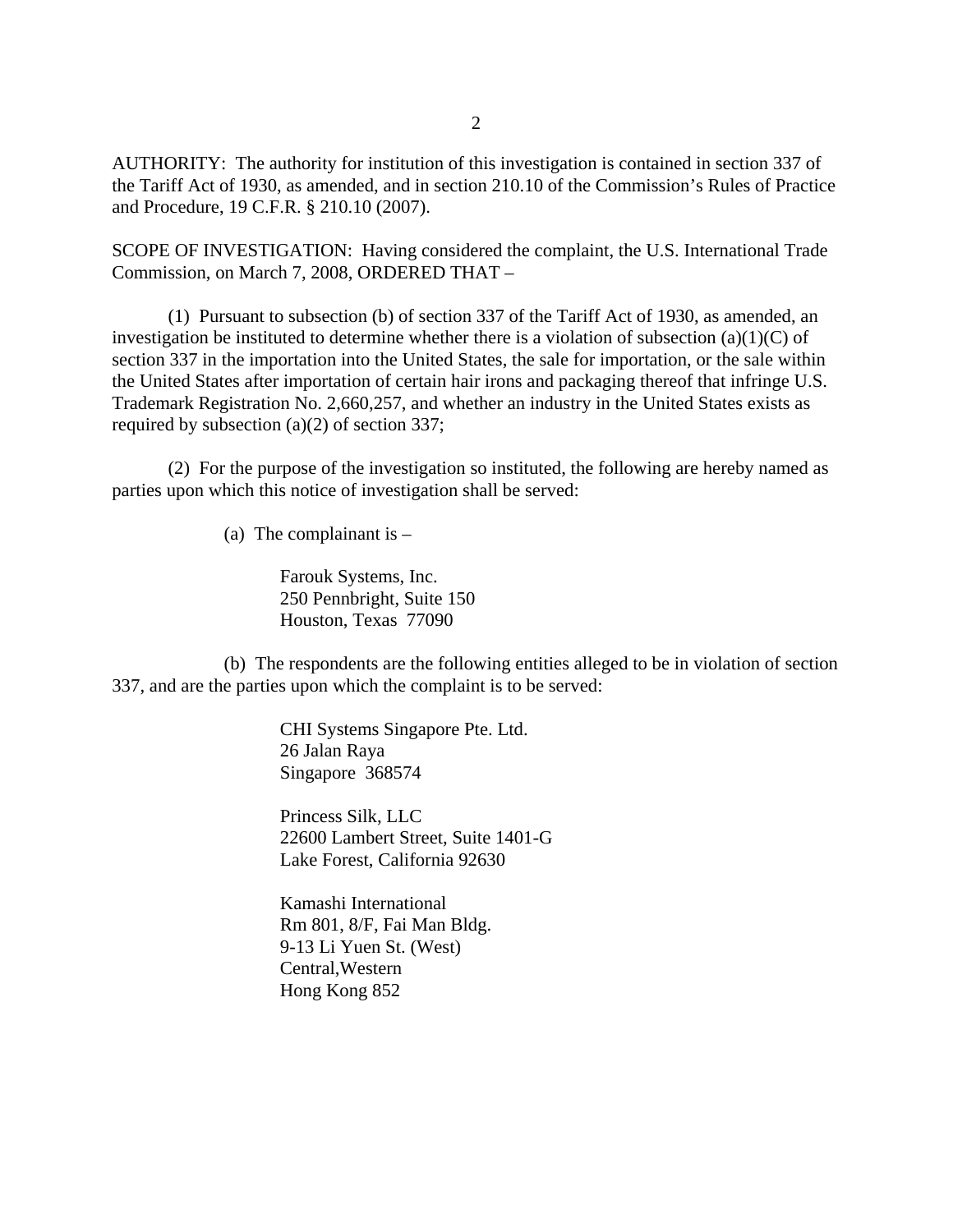Mount Rise Ltd. No. 1, Baidi Industrial Zone Zhangmutou Town Dongguan, Guangdong Province China 523618

Dongguan Fumeikang Electrical Technology Co., Ltd Building No. 17, Yinhu Industrial Area Xiegang Town Dongguan, Guangdong Province China 523598

(c) The Commission investigative attorney, party to this investigation, is Anne M. Goalwin, Esq., Office of Unfair Import Investigations, U.S. International Trade Commission, 500 E Street, S.W., Room 401Q, Washington, D.C. 20436; and

(3) For the investigation so instituted, the Honorable Carl C. Charneski is designated as the presiding administrative law judge.

Responses to the complaint and the notice of investigation must be submitted by the named respondents in accordance with section 210.13 of the Commission's Rules of Practice and Procedure, 19 C.F.R. § 210.13. Pursuant to 19 C.F.R. §§ 201.16(d) and 210.13(a), such responses will be considered by the Commission if received not later than 20 days after the date of service by the Commission of the complaint and the notice of investigation. Extensions of time for submitting responses to the complaint and the notice of investigation will not be granted unless good cause therefor is shown.

Failure of a respondent to file a timely response to each allegation in the complaint and in this notice may be deemed to constitute a waiver of the right to appear and contest the allegations of the complaint and this notice, and to authorize the administrative law judge and the Commission, without further notice to the respondent, to find the facts to be as alleged in the complaint and this notice and to enter an initial determination and a final determination containing such findings, and may result in the issuance of an exclusion order or cease and desist orders or both directed against the respondent.